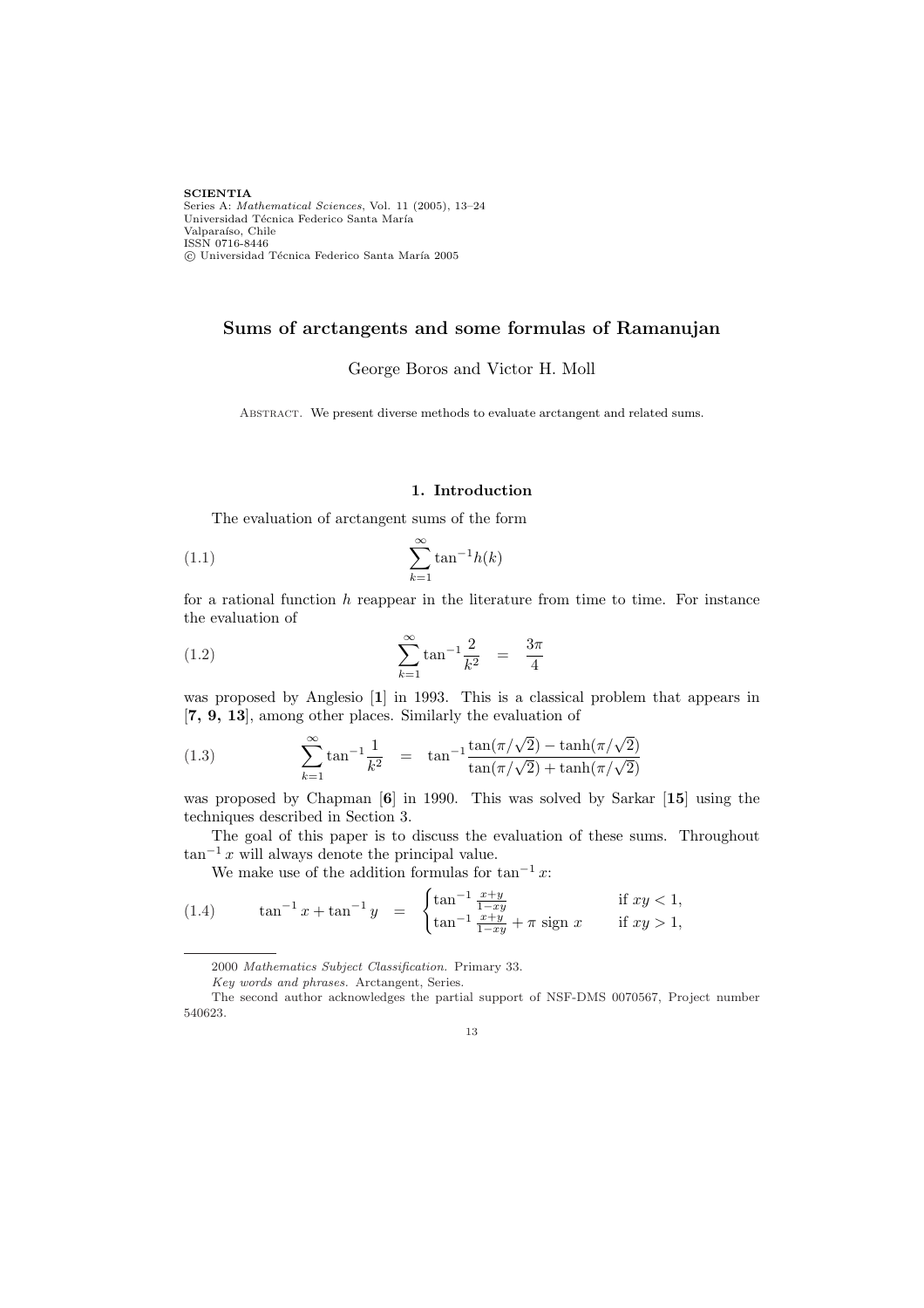and

(1.5) 
$$
\tan^{-1} x + \tan^{-1} \frac{1}{x} = \frac{\pi}{2} \text{ sign } x.
$$

## 2. The method of telescoping

The closed-form evaluation of a finite sum

$$
S(n) \quad := \quad \sum_{k=1}^{n} a_k
$$

is elementary if one can find a sequence  ${b_k}$  such that

$$
a_k = b_k - b_{k-1}.
$$

Then the sum  $S(n)$  telescopes, i.e.,

$$
S(n) := \sum_{k=1}^{n} a_k = \sum_{k=1}^{n} b_k - b_{k-1} = b_n - b_0.
$$

This method can be extended to situations in which the telescoping nature of  $a_k$  is hidden by a function.

THEOREM 2.1. Let  $f$  be of fixed sign and define  $h$  by

(2.1) 
$$
h(x) = \frac{f(x+1) - f(x)}{1 + f(x+1)f(x)}.
$$

Then

(2.2) 
$$
\sum_{k=1}^{n} \tan^{-1}h(k) = \tan^{-1}f(n+1) - \tan^{-1}f(1).
$$

In particular, if f has a limit at  $\infty$  (including the possibility of  $f(\infty) = \infty$ ), then

(2.3) 
$$
\sum_{k=1}^{\infty} \tan^{-1}h(k) = \tan^{-1}f(\infty) - \tan^{-1}f(1).
$$

PROOF. Since

$$
\tan^{-1}h(k) = \tan^{-1}f(k+1) - \tan^{-1}f(k),
$$

 $(2.2)$  follows by telescoping.  $\Box$ 

Note. The hypothesis on the sign of f is included in order to avoid the case  $xy > 1$ in  $(1.4)$ . In general,  $(2.2)$  has to be replaced by

(2.4) 
$$
\sum_{k=1}^{n} \tan^{-1}h(k) = \tan^{-1}f(n) - \tan^{-1}f(1) + \pi \sum_{k=1}^{\infty} \text{sign } f(k),
$$

where the sum is taken over all k between 1 and n for which  $f(k)f(k+1) < -1$ . Thus  $(2.2)$  is always correct up to an integral multiple of  $\pi$ . The restrictions on the parameters in the examples described below have the intent of keeping  $f(k)$ ,  $k \in \mathbb{N}$  of fixed sign.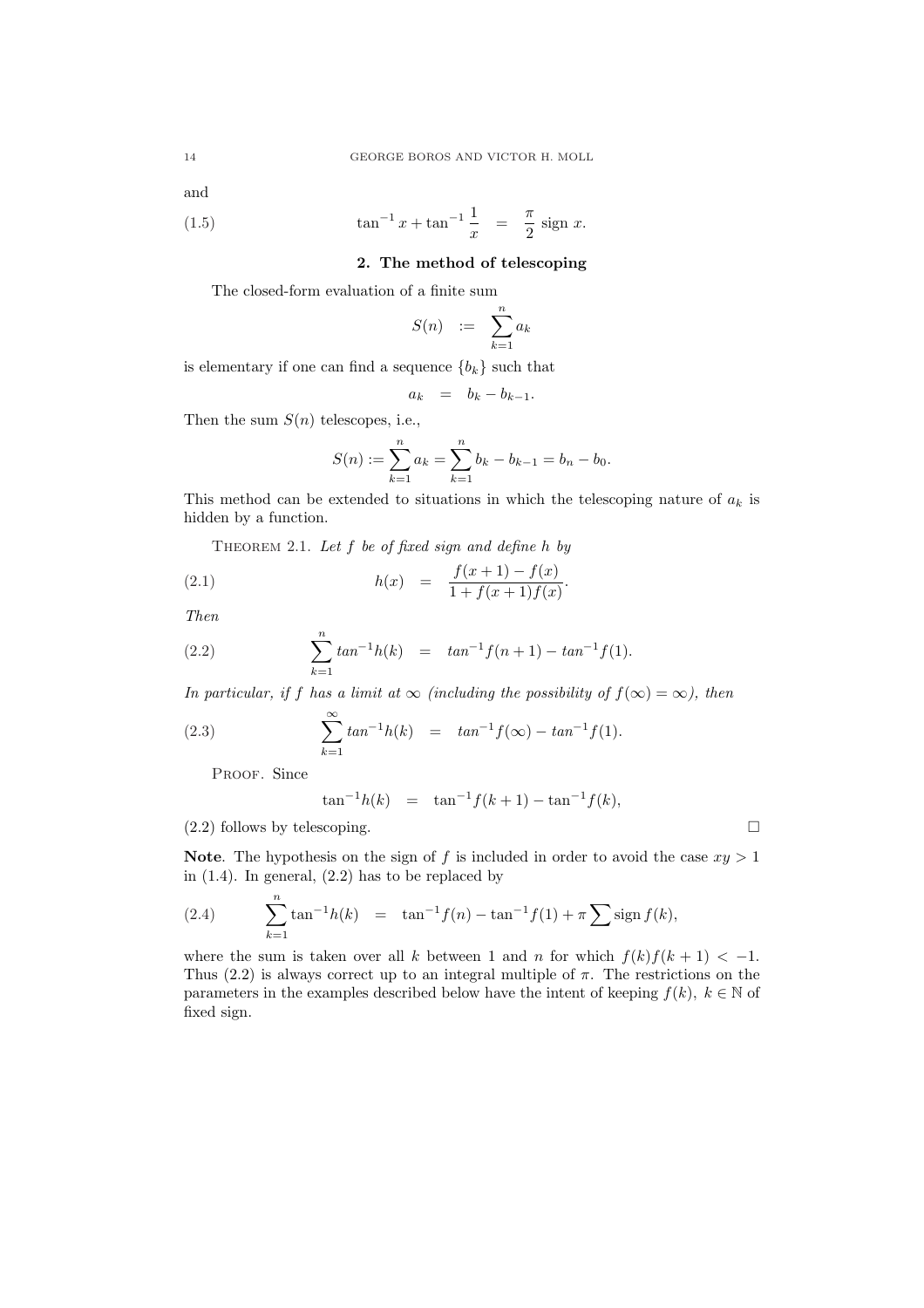EXAMPLE 2.1. Let  $f(x) = ax + b$ , where a, b are such that  $f(x) \ge 0$  for  $x \ge 1$ . Then

(2.5) 
$$
h(x) = \frac{a}{a^2x^2 + a(a+2b)x + (1+ab+b^2)},
$$

and (2.3) yields

(2.6) 
$$
\sum_{k=1}^{\infty} \tan^{-1} \frac{a}{a^2 k^2 + a(a+2b)k + (1+ab+b^2)} = \frac{\pi}{2} - \tan^{-1}(a+b).
$$

The special case  $a = 1$ ,  $b = 0$  gives  $f(x) = x$  and  $h(x) = 1/(x^2 + x + 1)$ , resulting in the sum

(2.7) 
$$
\sum_{k=1}^{\infty} \tan^{-1} \frac{1}{k^2 + k + 1} = \frac{\pi}{4}.
$$

For  $a = 2$ ,  $b = 0$ , we get  $f(x) = 2x$  and  $h(x) = 2/(2x+1)^2$ , so that

(2.8) 
$$
\sum_{k=0}^{\infty} \tan^{-1} \frac{2}{(2k+1)^2} = \frac{\pi}{2}.
$$

Differentiating  $(2.6)$  with respect to a yields

(2.9) 
$$
\sum_{k=1}^{\infty} \frac{p_{a,b}(k)}{q_{a,b}(k)} = \frac{1}{1 + (a+b)^2},
$$

where

$$
p_{a,b}(k) = a^2k^2 + a^2k - (1+b^2)
$$

and

$$
q_{a,b}(k) = a4k4 + 2a3(a+2b)k3 + a2(2+a2 + 6ab + 6b2)k2 + 2a(a+2b)(1+ab+b2)k + (1+b2)(1+a2 + 2ab + b2).
$$

The particular cases  $a = 1$ ,  $b = 0$  and  $a = 1/2$ ,  $b = 1/3$  give

$$
\sum_{k=1}^{\infty} \frac{k^2 + k - 1}{k^4 + 2k^3 + 3k^2 + 2k + 2} = \frac{1}{2}
$$

and

$$
\sum_{k=1}^\infty\frac{9k^2+9k-40}{81k^4+378k^3+1269k^2+1932k+2440}\ \ =\ \ \frac{1}{61},
$$

respectively.

EXAMPLE 2.2. This example considers the quadratic function  $f(x) = ax^2 + bx + c$ under the assumption that  $f(k)$ ,  $k \in \mathbb{N}$  has fixed sign. This happens when  $b^2 - 4ac \leq 0$ .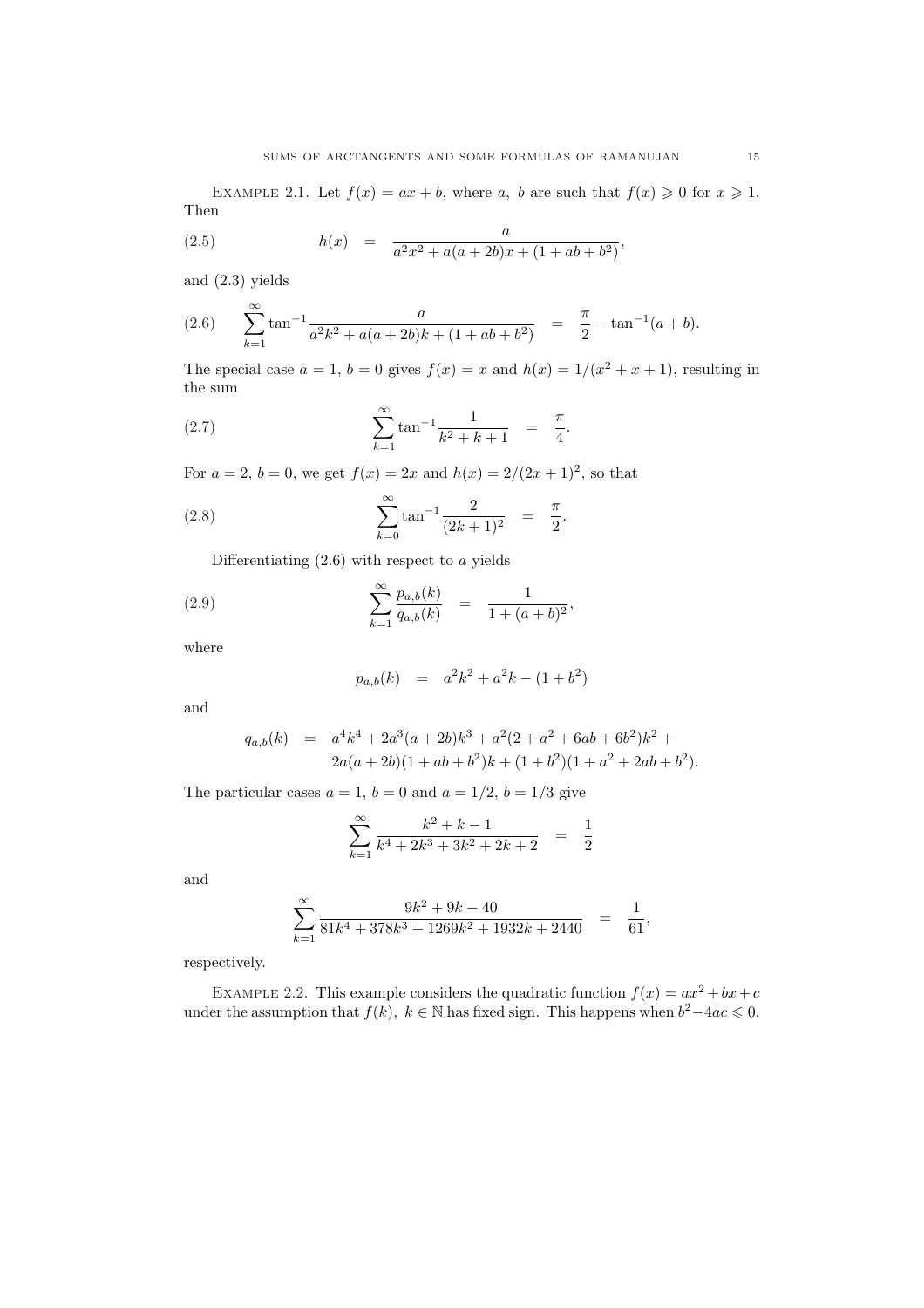Define

$$
a_0 := 1 + ac + bc + c^2,
$$
  
\n
$$
a_1 := ab + b^2 + 2ac + 2bc,
$$
  
\n
$$
a_2 := a^2 + 3ab + b^2 + 2ac,
$$
  
\n
$$
a_3 := 2a(a + b),
$$
  
\n
$$
a_4 := a^2.
$$

Then,

(2.10) 
$$
h(x) = \frac{2ax + a + b}{a_4x^4 + a_3x^3 + a_2x^2 + a_1x + a_0}
$$

and thus,

$$
\sum_{k=1}^{\infty} \tan^{-1} \frac{2ak + a + b}{a_4k^4 + a_3k^3 + a_2k^2 + a_1k + a_0} = \frac{\pi}{2} - \tan^{-1}(a + b + c).
$$

The special cases  $b = -a, c = a/2$  and  $b = -a, c = 0$  yield

$$
\sum_{k=1}^{\infty} \tan^{-1} \frac{8ak}{4a^2k^4 + (a^2 + 4)} = \frac{\pi}{2} - \tan^{-1} \frac{a}{2}
$$

and

(2.11) 
$$
\sum_{k=1}^{\infty} \tan^{-1} \frac{2ak}{a^2k^4 - a^2k^2 + 1} = \frac{\pi}{2},
$$

respectively. Note that the last sum is independent of a.

Additional examples can be given by telescoping twice (or even more). For example, if  $f$  and  $h$  be related by

(2.12) 
$$
h(x) = \frac{f(x+1) - f(x-1)}{1 + f(x+1)f(x-1)},
$$

then

$$
\sum_{k=1}^{n} \tan^{-1}h(k) = \tan^{-1}f(n+1) - \tan^{-1}f(1) + \tan^{-1}f(n) - \tan^{-1}f(0).
$$

In particular,

(2.13) 
$$
\sum_{k=1}^{\infty} \tan^{-1}h(k) = 2 \tan^{-1} f(\infty) - \tan^{-1} f(1) - \tan^{-1} f(0).
$$

Indeed, the relation (2.12) shows that

$$
\tan^{-1}h(k) = \tan^{-1}f(k+1) - \tan^{-1}f(k-1),
$$

so

$$
\sum_{k=1}^{n} \tan^{-1}h(k) =
$$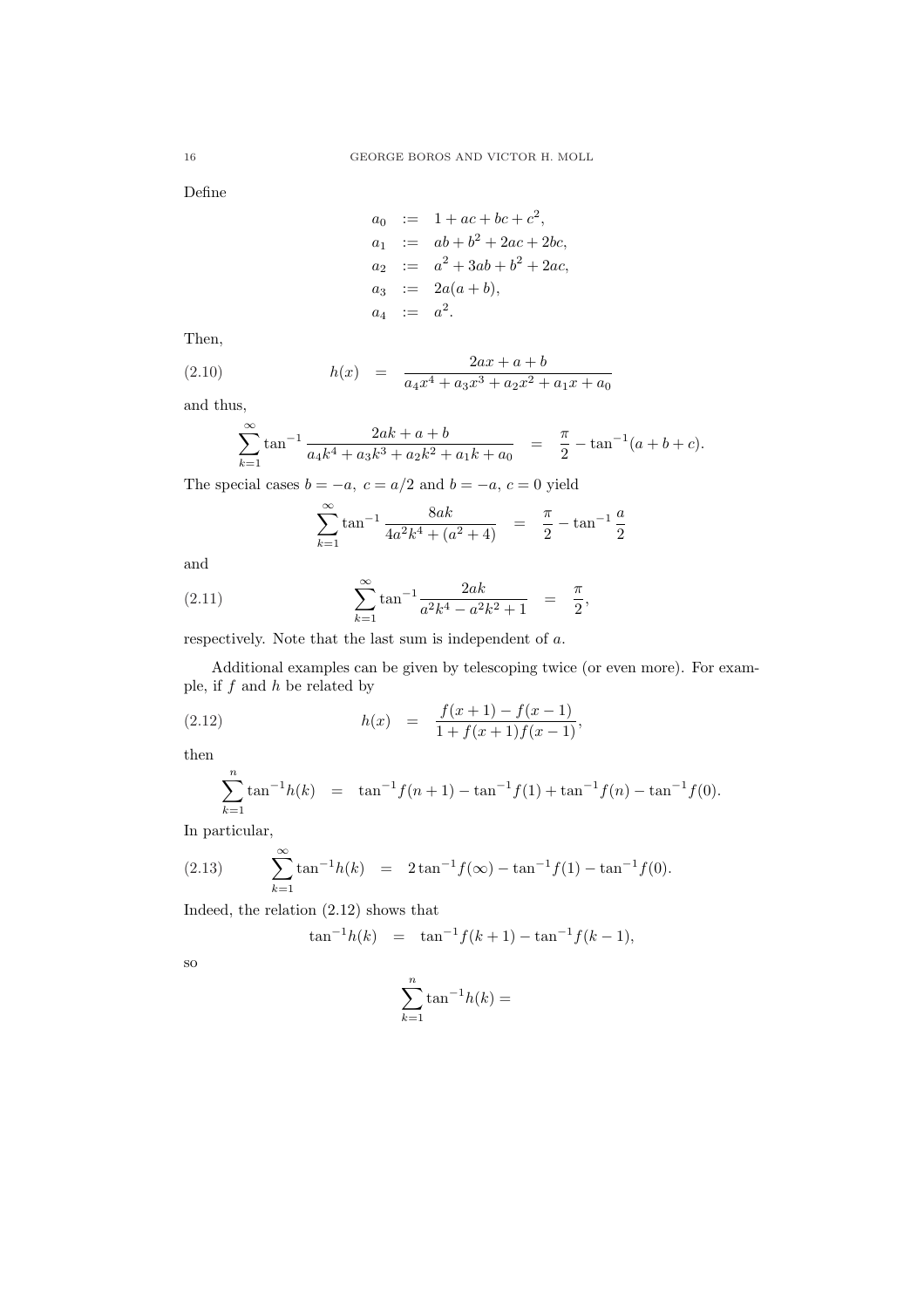SUMS OF ARCTANGENTS AND SOME FORMULAS OF RAMANUJAN 17

$$
= \sum_{k=1}^{n} \left[ \tan^{-1} f(k+1) - \tan^{-1} f(k-1) \right]
$$
  
= 
$$
\sum_{k=1}^{n} \left[ \tan^{-1} f(k+1) - \tan^{-1} f(k) \right] + \sum_{k=1}^{n} \left[ \tan^{-1} f(k) - \tan^{-1} f(k-1) \right]
$$
  
= 
$$
\tan^{-1} f(n+1) - \tan^{-1} f(1) + \tan^{-1} f(n) - \tan^{-1} f(0).
$$

Example 2.3. The evaluation

(2.14) 
$$
\sum_{k=1}^{\infty} \tan^{-1} \frac{2}{k^2} = \frac{3\pi}{4}
$$

corresponds to  $f(k) = k$  so that  $h(k) = 2/k^2$ . This is the problem proposed by Anglesio [1].

EXAMPLE 2.4. Take  $f(k) = -2/k^2$  so that  $h(k) = 8k/(k^4 - 2k^2 + 5)$ . It follows that

$$
\sum_{k=1}^{\infty} \tan^{-1} \frac{8k}{k^4 - 2k^2 + 5} = \pi - \tan^{-1} \frac{1}{2}.
$$

This sum is part b) of the problem proposed in [1].

EXAMPLE 2.5. Take  $f(k) = -a/(k^2 + 1)$ . Then  $h(k) = 4ak/(k^4 + a^2 + 4)$ , so that  $\infty$  $4ab$ a

(2.15) 
$$
\sum_{k=1}^{\infty} \tan^{-1} \frac{4ak}{k^4 + a^2 + 4} = \tan^{-1} \frac{a}{2} + \tan^{-1} a.
$$

The case  $a = 1$  yields

(2.16) 
$$
\sum_{k=1}^{\infty} \tan^{-1} \frac{4k}{k^4 + 5} = \frac{\pi}{4} + \tan^{-1} \frac{1}{2}.
$$

Differentiating  $(2.15)$  with respect to a gives

$$
\sum_{k=1}^{\infty} \frac{4k(k^4 + 4 - a^2)}{k^8 + 2(a^2 + 4)k^4 + 16a^2k^2 + (a^4 + 8a^2 + 16)} = \frac{3(a^2 + 2)}{(a^2 + 1)(a^2 + 4)}.
$$

The special case  $a = 0$  yields

(2.17) 
$$
\sum_{k=1}^{\infty} \frac{k}{k^4 + 4} = \frac{3}{8}.
$$

An interesting problem is to find a closed form for  $f$  given the function  $h$  in  $(2.1)$ or (2.12). Unfortunately this is not possible in general. Moreover, these equations might have more than one solution: both  $f(x) = 2x + 1$  and  $f(x) = -x/(x+1)$  yield  $h(x) = -1/2x^2$  in (2.1). The method of undetermined coefficients can sometimes be used to find the function  $f$ . For instance, in Example 2.3 we need to solve the functional equation

(2.18) 
$$
2[1 + f(x-1)f(x+1)] = x^2[f(x+1) - f(x-1)].
$$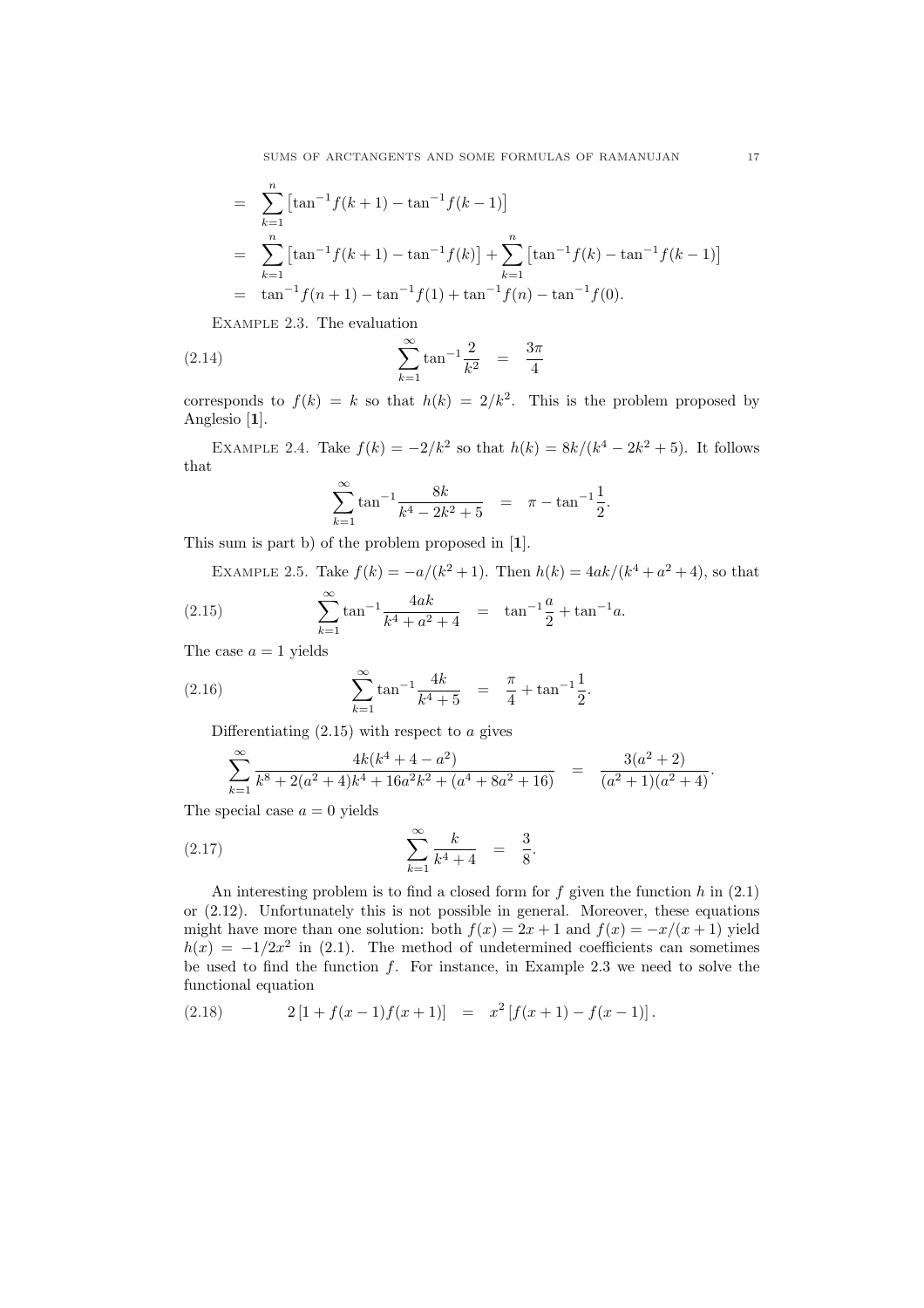A polynomial solution of (2.18) must have degree at most 2 and trying  $f(x) = ax^2 +$  $bx + c$  yields the solution  $f(x) = x$ .

## 3. The method of zeros

A different technique for the evaluation of arctangent sums is based on the factorization of the product

(3.1) 
$$
p_n := \prod_{k=1}^n (a_k + ib_k)
$$

with  $a_k, b_k \in \mathbb{R}$ . The argument of  $p_n$  is given by

$$
Arg(p_n) = \sum_{k=1}^n \tan^{-1} \frac{b_k}{a_k}.
$$

Example 3.1. Let

(3.2) 
$$
p_n(z) = \prod_{k=1}^n (z - z_k)
$$

be a polynomial with real coefficients. Then

(3.3) 
$$
Arg(p_n(z)) = \sum_{k=1}^n tan^{-1} \frac{x - x_k}{y - y_k}.
$$

The special case  $p_n(z) = z^n - 1$  has roots at  $z_k = \cos(2\pi k/n) + i\sin(2\pi k/n)$ , so we obtain

(3.4) 
$$
Arg(z^{n} - 1) = \sum_{k=1}^{n} \tan^{-1} \frac{x - \cos(2\pi k/n)}{y - \sin(2\pi k/n)}
$$

up to an integral multiple of  $\pi$ .

Example 3.2. The classical factorization

(3.5) 
$$
\sin \pi z = \pi z \prod_{k=1}^{\infty} \left(1 - \frac{z^2}{k^2}\right)
$$

yields the evaluation

(3.6) 
$$
\sum_{k=1}^{\infty} \tan^{-1} \frac{2xy}{k^2 - x^2 + y^2} = \tan^{-1} \frac{y}{x} - \tan^{-1} \frac{\tanh \pi y}{\tan \pi x}.
$$

In particular,  $x = y$  yields

(3.7) 
$$
\sum_{k=1}^{\infty} \tan^{-1} \frac{2x^2}{k^2} = \frac{\pi}{4} - \tan^{-1} \frac{\tanh \pi x}{\tan \pi x},
$$

 $x = y = 1/$ √ 2 gives

(3.8) 
$$
\sum_{k=1}^{\infty} \tan^{-1} \frac{1}{k^2} = \frac{\pi}{4} - \tan^{-1} \frac{\tanh(\pi/\sqrt{2})}{\tan(\pi/\sqrt{2})}
$$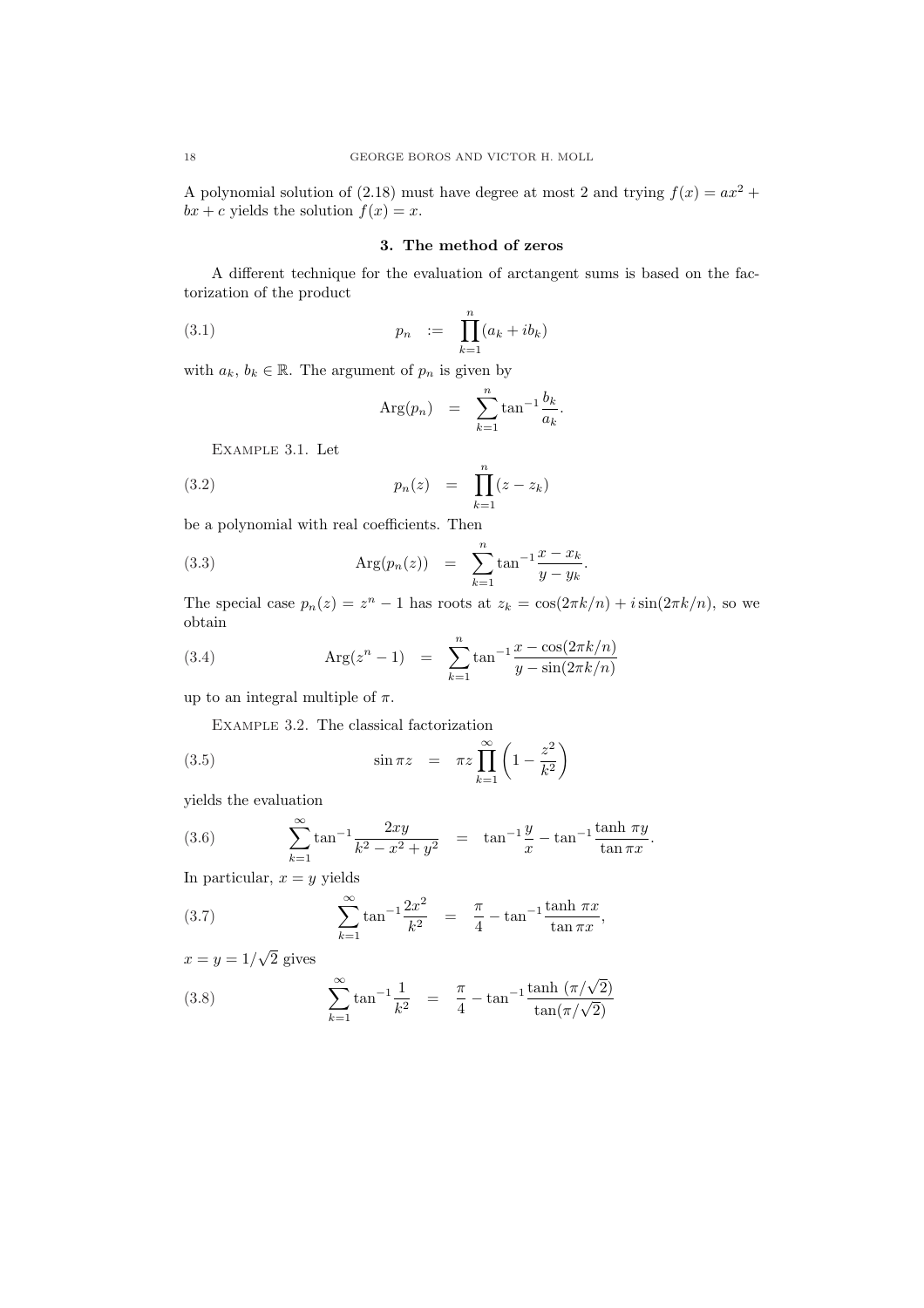(which corresponds to (1.3)), and  $x = y = 1/2$  yields

(3.9) 
$$
\sum_{k=1}^{\infty} \tan^{-1} \frac{1}{2k^2} = \frac{\pi}{4}.
$$

Differentiating (3.7) gives

(3.10) 
$$
\sum_{k=1}^{\infty} \frac{k^2}{k^4 + 4x^4} = \frac{\pi}{4x} \frac{\sin 2\pi x - \sinh 2\pi x}{\cos 2\pi x - \cosh 2\pi x}.
$$

In particular,  $x = 1$  yields

(3.11) 
$$
\sum_{k=1}^{\infty} \frac{k^2}{k^4 + 4} = \frac{\pi}{4} \coth \pi.
$$

The identity (3.10) is comparable to Ramanujan's evaluation

(3.12) 
$$
\sum_{k=1}^{\infty} \frac{k^2}{k^4 + x^2 k^2 + x^4} = \frac{\pi}{2x\sqrt{3}} \frac{\sinh \pi x \sqrt{3} - \sqrt{3} \sin \pi x}{\cosh \pi x \sqrt{3} - \cos \pi x}
$$

discussed in [3], Entry 4 of Chapter 14.

Glasser and Klamkin [10] present other examples of this technique.

#### 4. A functional equation

The table of sums and integrals [11] contains a small number of examples of finite sums that involve trigonometric functions of multiple angles. In Section 1.36 we find

(4.1) 
$$
\sum_{k=1}^{n} 2^{2k} \sin^4 \frac{x}{2^k} = 2^{2n} \sin^2 \frac{x}{2^n} - \sin^2 x,
$$

and

(4.2) 
$$
\sum_{k=1}^{n} \frac{1}{2^{2k}} \sec^2 \frac{x}{2^k} = \csc^2 x - \frac{1}{2^{2n}} \csc^2 \frac{x}{2^n},
$$

and Section 1.37 consists entirely of the two sums

(4.3) 
$$
\sum_{k=0}^{n} \frac{1}{2^k} \tan \frac{x}{2^k} = \frac{1}{2^n} \cot \frac{x}{2^n} - 2 \cot 2x
$$

and

(4.4) 
$$
\sum_{k=0}^{n} \frac{1}{2^{2k}} \tan^2 \frac{x}{2^k} = \frac{2^{2n+2} - 1}{3 \cdot 2^{2n-1}} + 4 \cot^2 2x - \frac{1}{2^{2n}} \cot^2 \frac{x}{2^n}.
$$

In this section we present a systematic procedure to analyze these sums.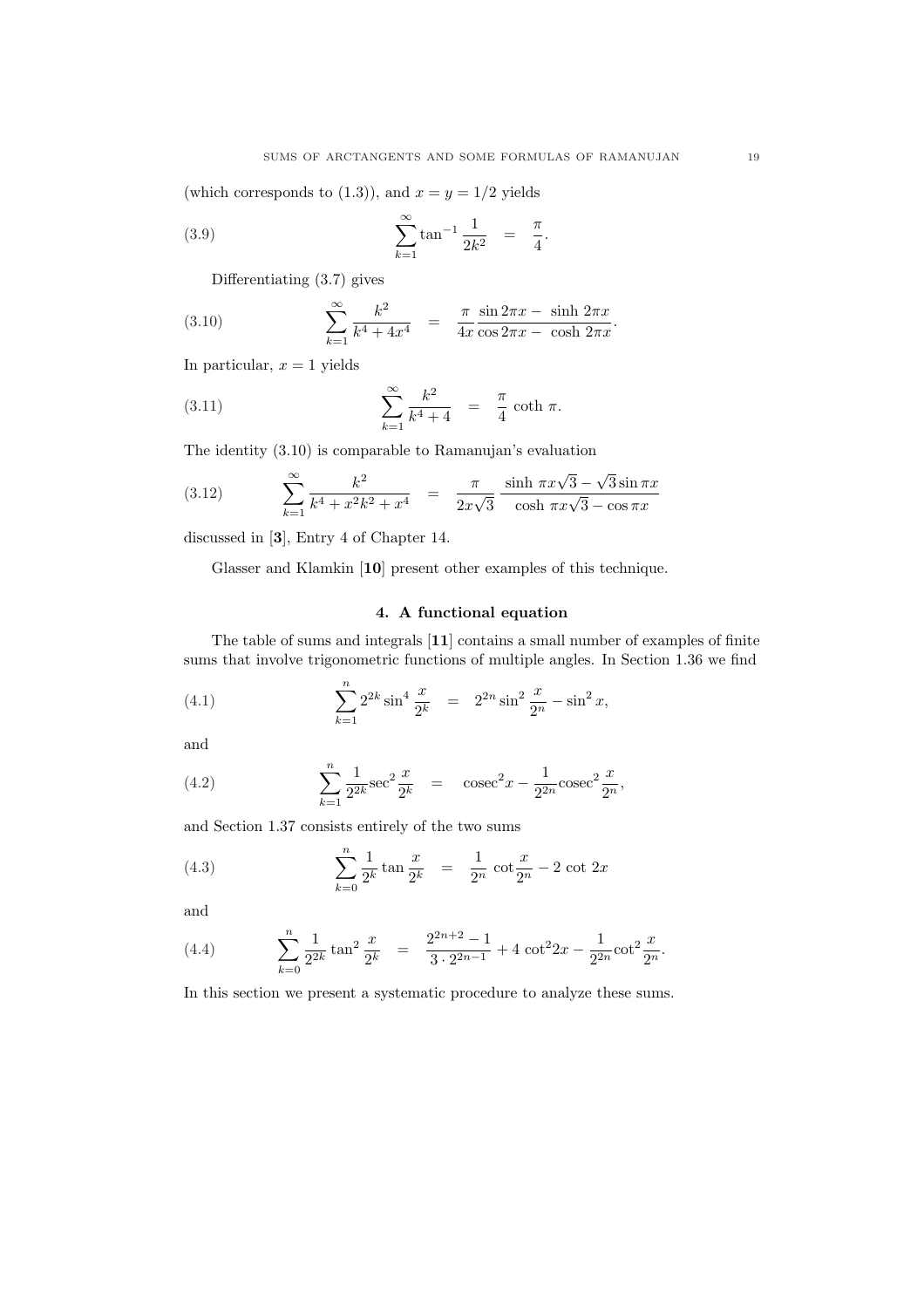THEOREM 4.1. Let

(4.5) 
$$
F(x) = \sum_{k=1}^{\infty} f(x, k) \quad \text{and} \quad G(x) = \sum_{k=1}^{\infty} (-1)^k f(x, k).
$$

Suppose  $f(x, 2k) = \nu f(\lambda(x), k)$  for some  $\nu \in \mathbb{R}$  and a function  $\lambda : \mathbb{R} \to \mathbb{R}$ . Then

(4.6) 
$$
F(x) = (2\nu)^n F(\lambda^{[n]}(x)) - \sum_{j=0}^{n-1} (2\nu)^j G(\lambda^{[j]}(x)),
$$

where  $\lambda^{[n]}$  denotes the composition of  $\lambda$  with itself n times.

PROOF. Observe that

$$
F(x) + G(x) = 2 \sum_{k=1}^{\infty} f(x, 2k) = 2\nu \sum_{k=1}^{\infty} f(\lambda(x), k) = 2\nu F(\lambda(x)).
$$

Repeat this argument to obtain the result.  $\Box$ 

EXAMPLE 4.1. Let 
$$
f(x, k) = 1/(x^2 + k^2)
$$
, so that  $\nu = 1/4$  and  $\lambda(x) = x/2$ . Since

$$
F(x) = \sum_{k=1}^{\infty} \frac{1}{x^2 + k^2} = \frac{\pi x \coth \pi x - 1}{2x^2}
$$

and

$$
G(x) = \sum_{k=1}^{\infty} \frac{(-1)^k}{x^2 + k^2} = \frac{\pi x \operatorname{csch} \pi x - 1}{2x^2},
$$

(4.6) yields, upon letting  $n \to \infty$ ,

(4.7) 
$$
\sum_{j=0}^{\infty} \frac{x}{\sinh 2^{-j}x} - 2^j = 1 - \frac{x}{\tanh x}.
$$

Now replace x by ln t, differentiate with respect to t, and set  $t = e$  to produce

(4.8) 
$$
\sum_{j=0}^{\infty} \frac{2^j - \coth 2^{-j}}{2^j \sinh 2^{-j}} = \frac{1 + 4e^2 - e^4}{1 - 2e^2 + e^4}.
$$

If we go back to (4.7), replace x by  $\ln t$ , differentiate with respect to t, set  $t = ae$ , differentiate with respect to a, and set  $a = e$ , we get

(4.9) 
$$
\sum_{j=0}^{\infty} \frac{2 - 2^{2j} + \operatorname{csch}^2 2^{-j} - \operatorname{sech}^2 2^{-j}}{2^{2j} \sinh 2^{1-j}} = \frac{e^{12} - 17e^8 - 17e^4 + 1}{e^{12} - 3e^8 + 3e^4 - 1}.
$$

Corollary 4.1. Let

(4.10) 
$$
F(x) = \sum_{k=1}^{\infty} f\left(\frac{x}{k}\right) \quad \text{and} \quad G(x) = \sum_{k=1}^{\infty} (-1)^k f\left(\frac{x}{k}\right).
$$

Then, for any  $n \in \mathbb{N}$ ,

(4.11) 
$$
F(x) = 2^{-n} F(2^{n} x) + \sum_{k=1}^{n} 2^{-k} G(2^{k} x).
$$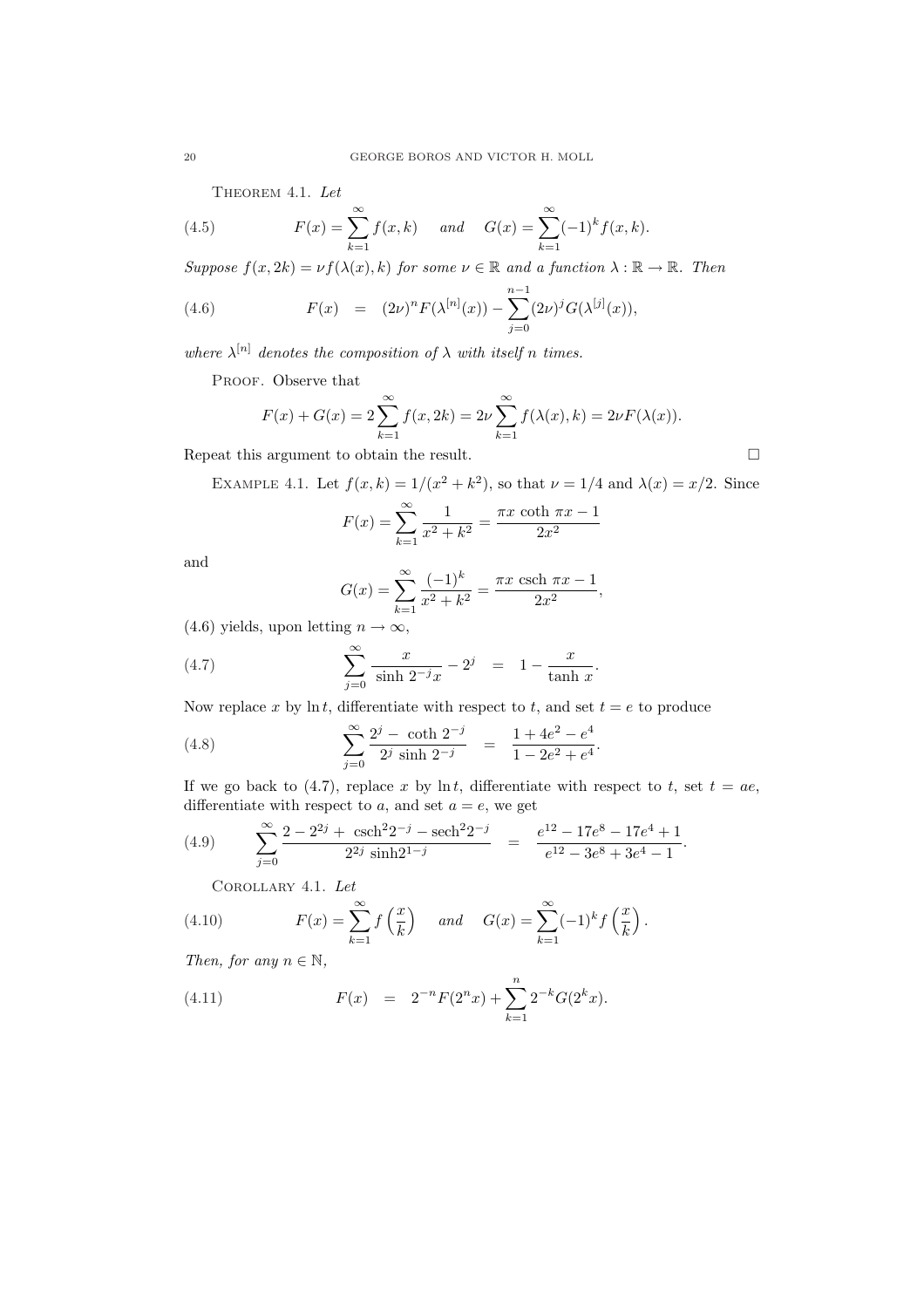In particular, if  $F$  is bounded, then

(4.12) 
$$
F(x) = \sum_{k=1}^{\infty} 2^{-k} G(2^{k} x).
$$

PROOF. The function  $f(x/k)$  satisfies the conditions of Theorem 4.1 with  $\nu = 1$ and  $\lambda(x) = x/2$ . Thus

$$
F(x) = 2^{n} F(x/2^{n}) - \sum_{j=1}^{n-1} 2^{j} G(x/2^{j}).
$$

Now replace x by  $x/2^n$  to obtain (4.11). Finally, let  $n \to \infty$  to obtain (4.12).  $\Box$ 

The key to the proof of Theorem 4.1 is the identity  $F(x) + G(x) = 2\nu F(\lambda(x)).$ We next present an extension of this result.

THEOREM 4.2. Let  $F$ ,  $G$  be functions that satisfy

(4.13) 
$$
F(x) = r_1 F(m_1 x) + r_2 G(m_2 x)
$$

for parameters  $r_1, r_2, m_1, m_2$ . Then

(4.14) 
$$
r_2 \sum_{k=1}^n r_1^{k-1} G(m_1^{k-1} m_2 x) = F(x) - r_1^n F(m_1^n x).
$$

PROOF. Replace x by  $m_1x$  in (4.13) to produce

$$
F(m_1x) = r_1F(m_1^2x) + r_2G(m_2m_1x),
$$

which, when combined with (4.13), gives

$$
F(x) = r_1^2 F(m_1^2 x) + r_1 r_2 G(m_1 m_2 x) + r_2 G(m_2 x).
$$

Formula (4.14) follows by induction.  $\Box$ 

We now present two examples that illustrate Theorem 4.2. These sums appear as entries in Ramanujan's Notebooks.

Example 4.2. The identity

(4.15) 
$$
\cot x = \frac{1}{2} \cot \frac{x}{2} - \frac{1}{2} \tan \frac{x}{2}
$$

shows that  $F(x) = \cot x$ ,  $G(x) = \tan x$  satisfy (4.13) with  $r_1 = 1/2$ ,  $r_2 = -1/2$ , and  $m_1 = m_2 = 1/2$ . We conclude that

(4.16) 
$$
\sum_{k=1}^{n} 2^{-k} \tan \frac{x}{2^k} = \frac{1}{2^n} \cot \frac{x}{2^n} - \cot x.
$$

This is (4.3). It also appears as Entry 24, page 364, of Ramanujan's Third Notebook as described in Berndt [4, page 396]. Similarly, the identity

(4.17)  $\sin^2(2x) = 4\sin^2 x - 4\sin^4 x$ 

yields  $(4.1)$ . The reader is invited to produce proofs of  $(4.2)$  and  $(4.4)$  in the style presented here.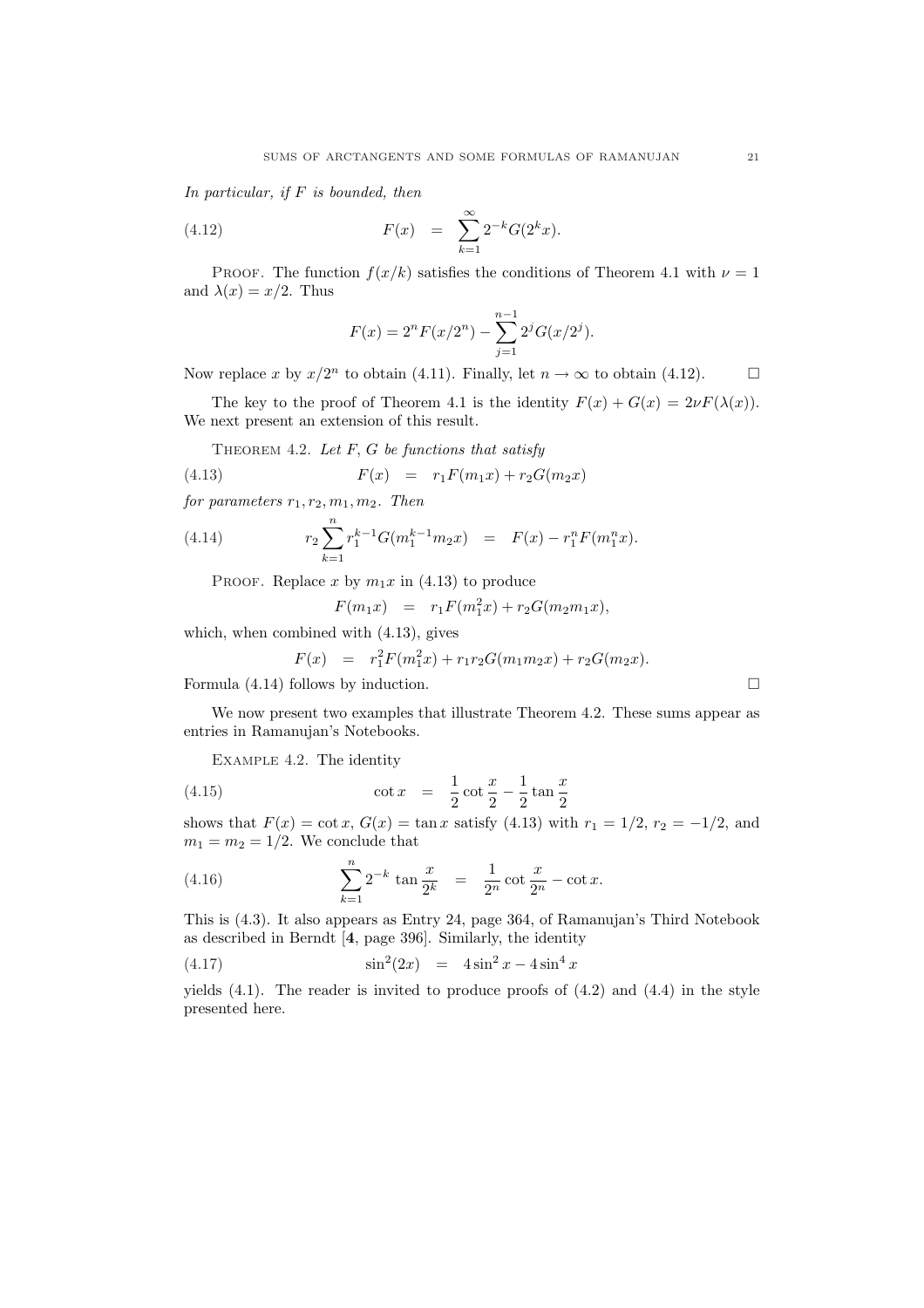Example 4.3. The identity

(4.18) 
$$
\cot x = \cot \frac{x}{2} - \csc x
$$

satisfies (4.13) with  $F(x) = \cot x$ ,  $G(x) = \csc x$  and parameters  $r_1 = 1$ ,  $r_2 = -1$ ,  $m_1 =$  $1/2, m_2 = 1$ . We obtain

(4.19) 
$$
\sum_{k=1}^{n} \csc \frac{x}{2^{k-1}} = \cot \frac{x}{2^n} - \cot x.
$$

This appears in the proof of Entry 27 of Ramanujan's Third Notebook in Berndt [4, page 398].

EXAMPLE 4.4. The application of Theorem 4.1 or Corollary 4.1 requires an analytic expression for  $F$  and  $G$ . One source of such expressions is Jolley [12]. Indeed, entries 578 and 579 are

(4.20) 
$$
\sum_{k=1}^{\infty} \tan^{-1} \frac{2x^2}{k^2} = \frac{\pi}{4} - \tan^{-1} \frac{\tanh \pi x}{\tan \pi x}
$$

and

(4.21) 
$$
\sum_{k=1}^{\infty} (-1)^{k-1} \tan^{-1} \frac{2x^2}{k^2} = -\frac{\pi}{4} + \tan^{-1} \frac{\sinh \pi x}{\sin \pi x}.
$$

These results also appear in [5, page 314]. Applying one step of Proposition 4.1 we conclude that

(4.22) 
$$
2 \tan^{-1} \frac{\tanh x}{\tan x} = \tan^{-1} \frac{\tanh 2x}{\tan 2x} + \tan^{-1} \frac{\sinh 2x}{\sin 2x}.
$$

We also obtain

(4.23) 
$$
\sum_{k=1}^{n} 2^{-k} \tan^{-1} \frac{\sinh 2^{k} x}{\sin 2^{k} x} = \tan^{-1} \frac{\tanh x}{\tan x} - 2^{-n} \tan^{-1} \frac{\tanh 2^{n} x}{\tan 2^{n} x},
$$

and by the boundedness of  $\tan^{-1}x$  conclude that

(4.24) 
$$
\sum_{k=1}^{\infty} 2^{-k} \tan^{-1} \frac{\sinh 2^{k} x}{\sin 2^{k} x} = \tan^{-1} \frac{\tanh x}{\tan x}.
$$

Differentiating (4.23) gives

$$
2\sum_{k=1}^{n} \frac{\cos 2^{k} x \sinh 2^{k} x - \cosh 2^{k} x \sin 2^{k} x}{\cos 2^{k+1} x - \cosh 2^{k+1} x}
$$

$$
= -\frac{\sin 2x - \sinh 2x}{\cos 2x - \cosh 2x} + \frac{\sin 2^{n+1} x - \sinh 2^{n+1} x}{\cos 2^{n+1} x - \cosh 2^{n+1} x}.
$$

Letting  $n \to \infty$  and using the identity

(4.25) 
$$
\cos 2^{k+1}x - \cosh 2^{k+1}x = -2(\sin^2 2^k x + \sinh^2 2^k x)
$$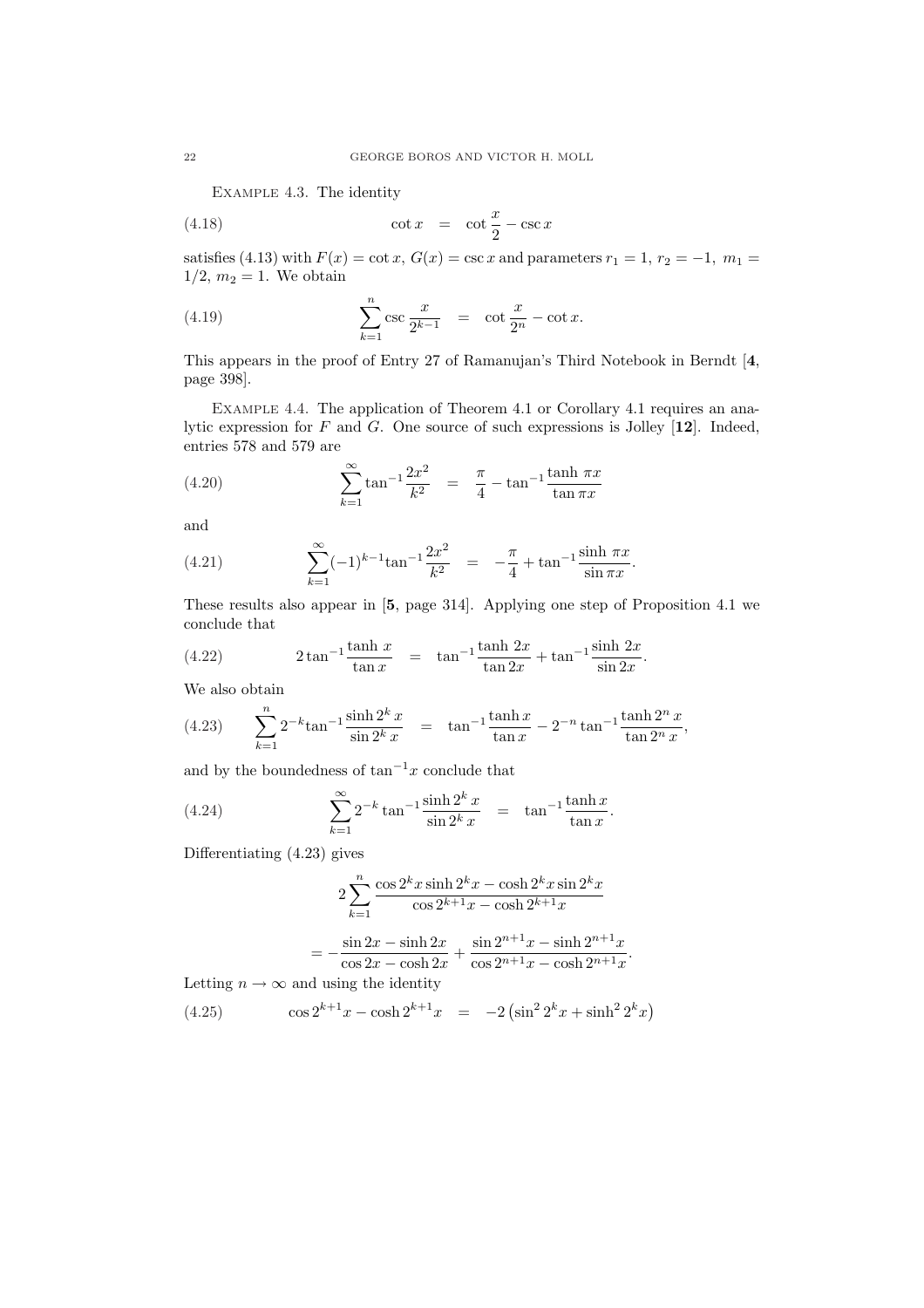yields

$$
\sum_{k=1}^{\infty} \frac{\cosh 2^k x \sin 2^k x - \sinh 2^k x \cos 2^k x}{\sin^2 2^k x + \sinh^2 2^k x} = \frac{\operatorname{sech}^2 x \tan x - \tanh x \sec^2 x}{\tan^2 x + \tanh^2 x} + \operatorname{sign} x.
$$

For example,  $x = \pi$  gives

(4.26) 
$$
\sum_{k=1}^{\infty} \operatorname{csch} 2^k \pi = \coth \pi - 1.
$$

## 5. A dynamical system

In this section we describe a dynamical system involving arctangent sums. Define

$$
x_n = \tan \sum_{k=1}^n \tan^{-1} k
$$
 and  $y_n = \tan \sum_{k=1}^n \tan^{-1} \frac{1}{k}$ .

Then  $x_1 = y_1 = 1$  and

$$
x_n = \frac{x_{n-1} + n}{1 - nx_{n-1}}
$$
 and  $y_n = \frac{ny_{n-1} + 1}{n - y_{n-1}}$ .

PROPOSITION 5.1. Let  $n \in \mathbb{N}$ . Then

(5.1) 
$$
x_n = \begin{cases} -y_n & \text{if } n \text{ is even} \\ 1/y_n & \text{if } n \text{ is odd} \end{cases}
$$

that is

(5.2) 
$$
\tan \sum_{k=1}^{n} \tan^{-1} k = -\tan \sum_{k=1}^{n} \tan^{-1} \frac{1}{k}
$$

if n is even and

(5.3) 
$$
\tan \sum_{k=1}^{n} \tan^{-1} k = \cot \sum_{k=1}^{n} \tan^{-1} \frac{1}{k}
$$

if n is odd.

PROOF. The recurrence formulas for  $x_n$  and  $y_n$  can be used to prove the result directly. A pure trigonometric proof is presented next. If  $n$  is even then

$$
\tan \sum_{k=1}^{2m} \tan^{-1} k + \tan \sum_{k=1}^{2m} \tan^{-1} \frac{1}{k} = \tan \sum_{k=1}^{2m} \tan^{-1} k + \tan \sum_{k=1}^{2m} (\pi/2 - \tan^{-1} k)
$$

$$
= \tan \sum_{k=1}^{2m} \tan^{-1} k + \tan \left( \pi m - \sum_{k=1}^{2m} \tan^{-1} k \right)
$$

$$
= 0.
$$

A similar argument holds for  $n$  odd.  $\Box$ 

This dynamical system suggests many interesting questions. We conclude by proposing one of them: Observe that  $x_3 = 0$ . Does this ever happen again?